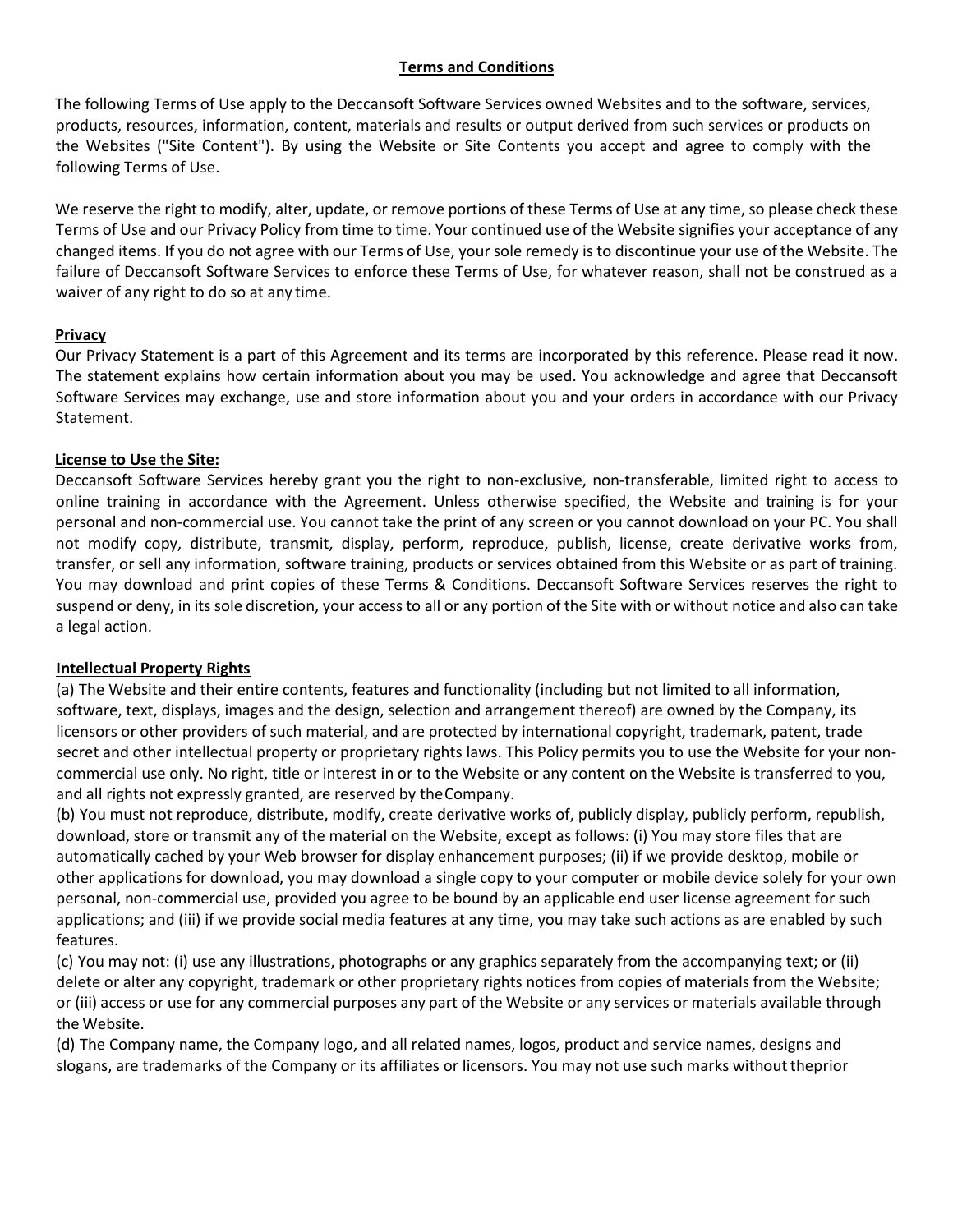written permission of the Company. All other names, logos, product and service names, designs and slogans on the Website are the trademarks of their respective owners.

# **Security and Your Obligation for use of YourPassword**

We have security measures in place to protect your personal information, including the use of industry-standard encryption technology and internal policies and restrictions regarding the storage of and access to your personal information.

Your account information and profile are password-protected so that you are the only one who has accessto your personal information. You can edit your account information and profile by using your logon name and password. We recommend that you follow these guidelines to protect yourself:

- Do not tell anyone your password. If your password has been compromised for any reason, you should immediately change your password.
- Do not respond to unsolicited e-mail by giving your password, even if the e-mail claims to be from us. Deccansoft Software Services will never ask you for your password in thisway.
- When you are done using the website, sign out of your account and close your browserwindow.

No data transmission over the Internet can be guaranteed to be 100% secure. Although we are committed to protecting your personal information, Deccansoft Software Services cannot ensure or warrant the security of any information you send to us or from our online training services. Providing personal information to Deccansoft Software Services is done at your own risk. This site has security measures in place to protect the loss, misuse, and/or alteration of information under our control. The data resides behind a firewall, with access restricted to authorized Deccansoft Software Services personnel.

## **Disclaimer**

You can access the content on our website for a limited time period only, you may obtain details about the time period given to you at the email address or telephone number indicated on the website.

The website and the site content are provided "AS IS" without warranty of any kind. Deccansoft Software Services and its associates expressly disclaim all representations or warranties, either express or implied as to the website, site content, training content, including without limitations, implied warranties, title and non-infringement.

Deccansoft Software Services don't make any representations or warranties that:

- The Website or Site Content or any products or services or training sessions purchased from Deccansoft Software Services will meet your requirements orexpectations.
- The operation of the Website or the Site Content will be uninterrupted, timely, secure, or error-free or that any errors will be corrected.
- Any particular results will be obtained from the use of the Website or from any products or services purchased from Deccansoft Software Services.
- The Site Content is accurate, correct, or timely.
- The Site Content is updated or otherwise contains current information.
- The Site Content has expired or has been removed from theWebsite.

THE WEBSITE MAY CONTAIN INACCURACIES AND TYPOGRAPHICAL AND CLERICAL ERRORS DECCANSOFT SOFTWARE SERVICES EXPRESSLY DISCLAIMS ANY OBLIGATION(S) TO UPDATE THIS WEBSITE OR ANY OF THE MATERIALS ON THIS WEBSITE.

### **Your Representations & Warranties:**

You represent and warrant for the benefit of Deccansoft that

- You are at least 18 years ofage
- You possess the legal right and ability to enter into this Agreement and make the transaction and charge on your own behalf or on behalf of any person for whom you are acting as agent and/or that you are authorized to use the password required for this Site
- All information that you submit to us is true, accurate and current.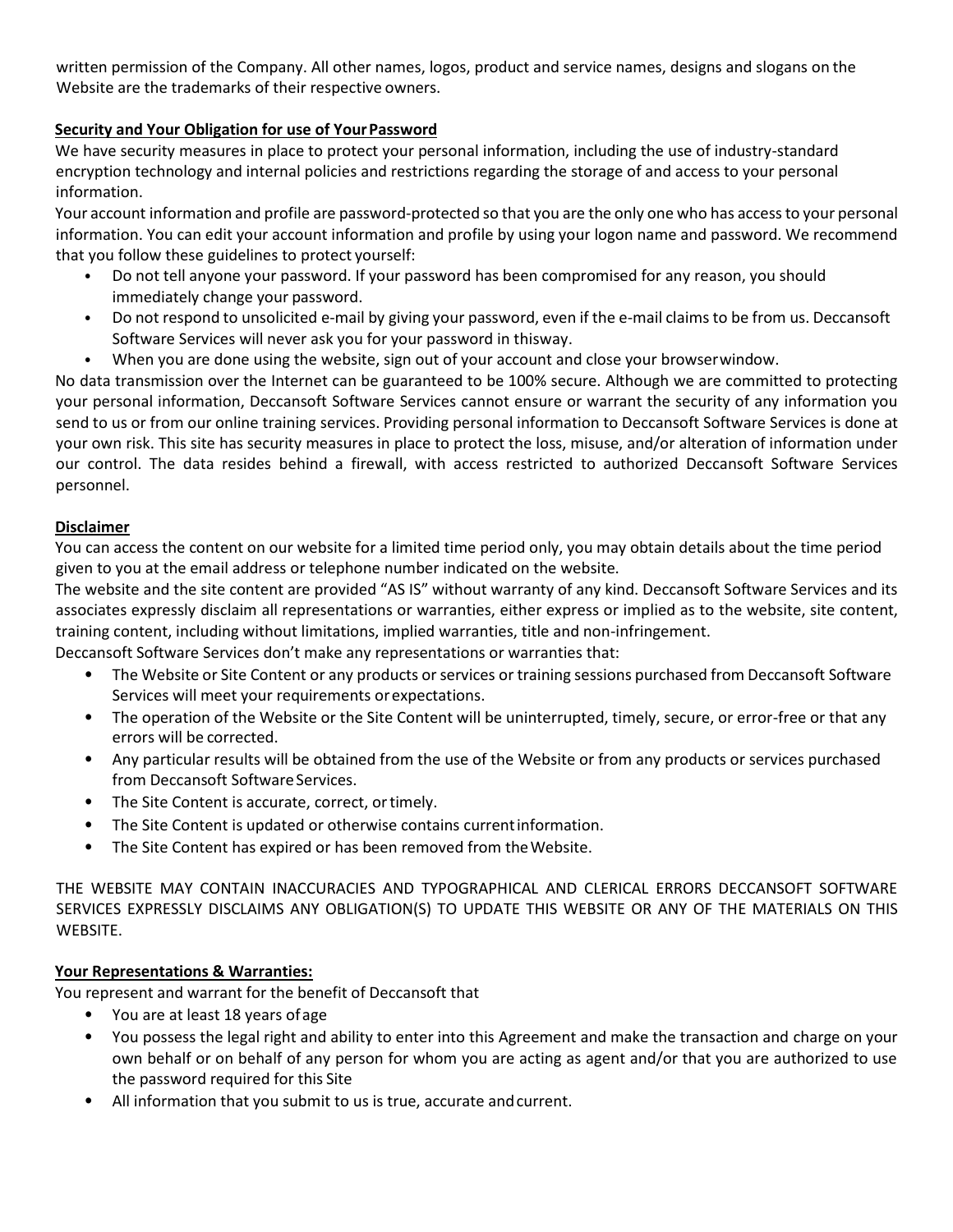## **Electronic Communications, Notices:**

Online training is conducted electronically and you agree that we can communicate with you electronically. For example, we may send you email asking about your experience with Deccansoft Software Services, email notices and other disclosures, and if you forget or lose your password, you agree that we may supply it by email to your computer. However, since email delivery is not infallible, you also agree to contact Deccansoft Software Services for payment details and other information such as passwords of your account. You agree to keep all records relating to youraccount.

# **Submission of Comments, Ideas and Other Information:**

Any comments or information that you provide to Deccansoft, for example feedback or ideas in response to a customer survey regarding the Site, suggestions, ideas, concepts, or other information (collectively, the "Submissions"), shall be deemed, and shall remain, the property of Deccansoft. None of the Submissions shall be subject to any obligation of confidence on the part of Deccansoft, and Deccansoft shall not be liable for any use or disclosure (including publication in any medium) of any Submissions. Without limitation of the foregoing, Deccansoft shall exclusively own all now known or hereafter existing rights to the Submissions of every kind and nature and shall be entitled to unrestricted use of the Submissions for any purpose, commercial or otherwise, without compensation to the provider of the Submissions.

## **Promotions:**

No promotion (e.g., special price discount) is offered by Deccansoft. You agree that offers from non-Deccansoft companies on the Site are solely liable for their promotions and that Deccansoft is not liable. You also agree to comply with all terms of a promotion. Note: some promotions will be subject to other restrictions, including without limitation, time limits that could expire during your visit to the Site. Deccansoft reserves the right to withdraw or refuse to honor any promotion that has been altered or modified - other than by Deccansoft.

## **Payment Options:**

Payments are accepted through options as mentioned on the Website. The prices of the training are subject to change without notice. Taxes may be adjusted from the amount shown on the billing screens. Several factors may cause this, such as variances due to currency fluctuations and market conditions and changes in taxrates.

If a payment is done by giving your details, we will assume that you have either paid the amount yourself or have provided information to or received it from someone who is authorized to pay the amount on your behalf. Subject to applicable law, you agree that we may make that assumption and that you will be obligated for that payment. So please protect and guard access to your computer, your password, credit card number and other personal information.

### **Cancellation and Refund Policy:**

### For Online Training:

To qualify for cancellation of admission and refund of subscription fee within 15 days, from the date of activation the subscriber should not have attended more than 3 sessions.

Refund will not be done for those subscriptions which are purchased during offer period or at discounted rate.

# For Classroom Based Training:

Prior to making payment, you are suggested to take a Demo session and be sure about our offerings. Admission process once completed cannot be cancelled. Once the payment is made, fee cannot be refunded under any circumstances.

You cannot exchange your course for another course.

### **Indemnity:**

You agree to indemnify, defend, and hold harmless Deccansoft Software Services and its subsidiaries, affiliates, officers, employees, directors, agents, suppliers and sponsors from and against any and all claims, damages, costs, or other expenses (including reasonable attorney's fees) that arise directly or indirectly out of or from: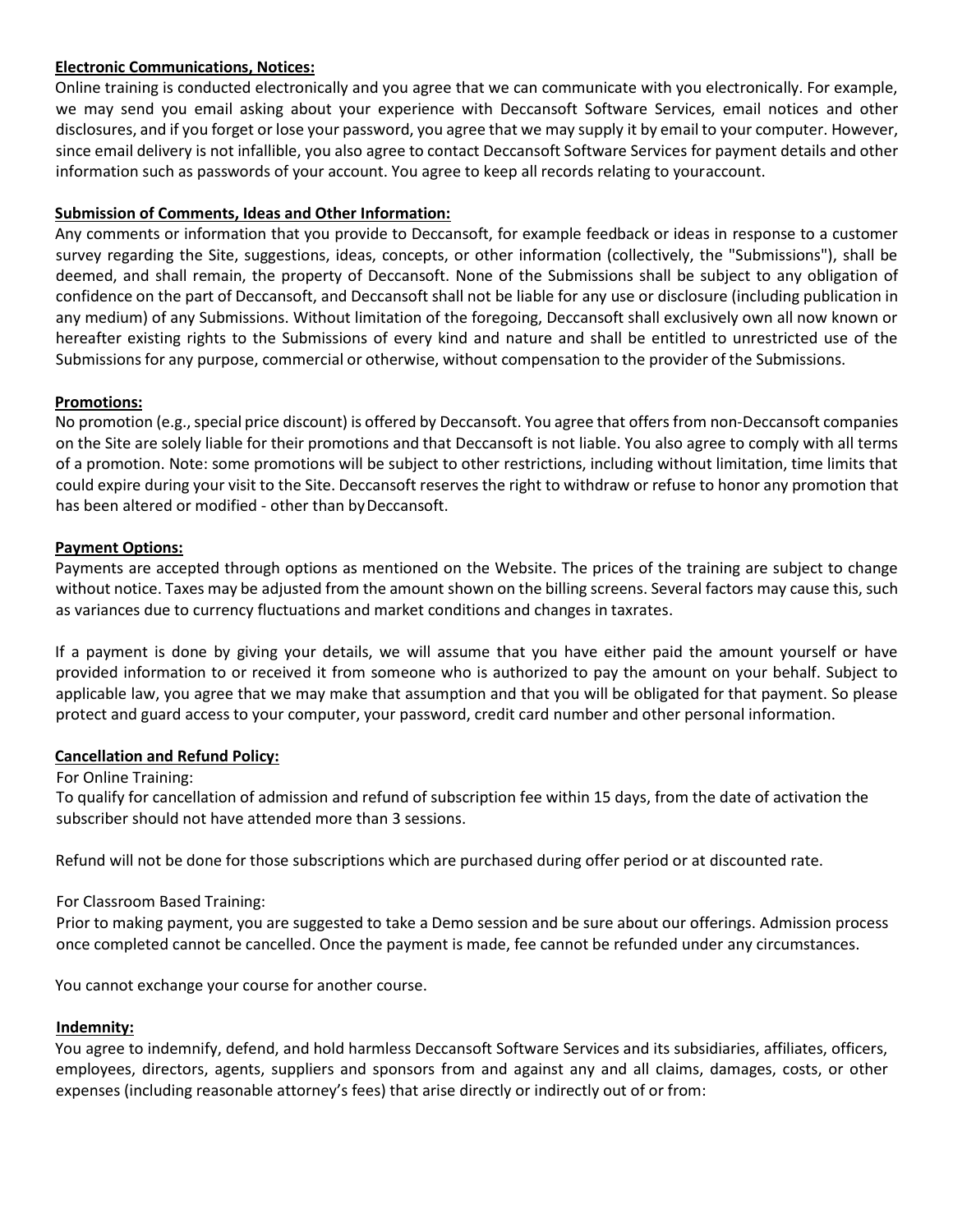- Any breach of these Terms of Use or of any representation or warranty made by you in these Terms OfUse;
- Your activities in connection with the Website or SiteContents.

### **Links from the website:**

If the Website contains links to other sites and resources provided by third parties, these links are provided for your convenience only. We have no control over the contents of those sites or resources, and accept no responsibility for them or for any loss or damage that may arise from your use of them. If you decide to access any third-party websites linked to the Website, you do so entirely at your own risk and subject to the terms and conditions of use for such thirdparty websites.

### **Linking to the Website and Social Media Features**

You may link to our homepage, provided you do so in a way that is fair and legal and does not damage our reputation or take advantage of it, but you must not establish a link in such a way as to suggest any form of association, approval or endorsement on our part (unless you have received the express written consent of the Company's General Counsel). The Website may provide certain social media features that enable you to:

- Link from your own or certain third-party websites to certain content on theWebsite
- Send e-mails or other communications with certain content or links to specific content on theWebsite
- Cause limited portions of content on the Website to be displayed or appear to be displayed on your own or certain third-party websites

You may use these features solely as they are provided by us, and solely with respect to the content they are displayed with, and otherwise in accordance with any additional terms and conditions we provide with respect to such features. Subject to the foregoing, you must not:

- Establish a link from any website that is not owned by you
- Cause the Website or portions of them to be displayed, or appear to be displayed by, for example, framing, deep linking or in-line linking, on any other site
- Link to any part of the Website other than thehomepage
- Otherwise take any action with respect to the materials on the Website that is inconsistent with anyother provision of this Policy

The website from which you are linking, or on which you make certain content accessible, must comply in all respects with the Content Standards set out in this Policy. You agree to cooperate with us in causing any unauthorized framing or linking immediately to cease. We reserve the right to withdraw linking permission without notice. We may disable all or any social media features and any links at any time without notice in our discretion.

### **Miscellaneous, Entire Agreement:**

If any part of this Agreement is determined to be invalid or unenforceable, then the invalid or unenforceable provision will be deemed superseded by a valid, enforceable provision that most closely matches the intent of the original provision and the remainder of the Agreement shall continue in effect. The Agreement (including any related consents or agreements that you provide during your visit to the Site) together with any license or agreement with Deccansoft Software Services delivered in connection with any item acquired via the Site, constitutes the entire agreement between you and Deccansoft Software Services with respect to the Site and that item, and supersedes all other (prior or contemporaneous) communications and proposals, whether electronic, oral or written, between you and Deccansoft Software Services regarding the Site and/or any order you place through it.

### **International users and choice of LAW:**

This Site is controlled, operated and administered by Deccansoft Software Services from its office at Secunderabad, India. You may not use the Website or export the materials in violation of any applicable export laws and regulations. If you access this Website from a location outside India, You are responsible for compliance with all local laws.

These Terms and Conditions of Use shall be governed by the laws of India, without giving effect to its conflict of laws provisions. You agree that the appropriate court(s) in Hyderabad, India, will have the exclusive jurisdiction to resolve all disputes arising under these Terms and Conditions of Use and You hereby consent to personal jurisdiction in such forum. These Terms and Conditions of Use constitute the entire agreement between Deccansoft Software Services and You with respect to your use of the Website. Any claim you may have with respect to your use of the Website must be commenced